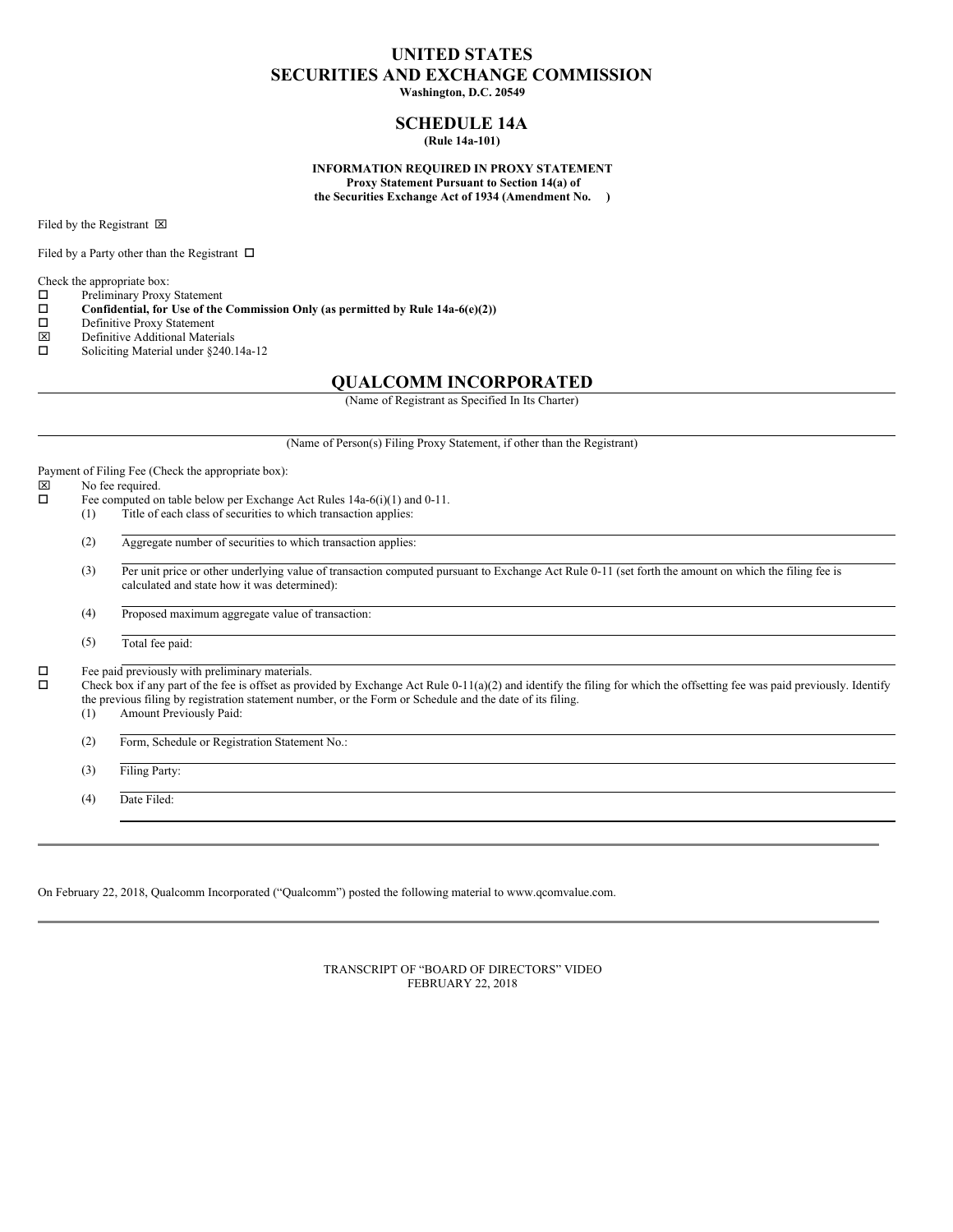

Tom Hortor

n: Qualcomm is a company that is really like no other in terms of its innovation. It's an innovation engine for the entire mobile internet industry. It's been fun to be part of that.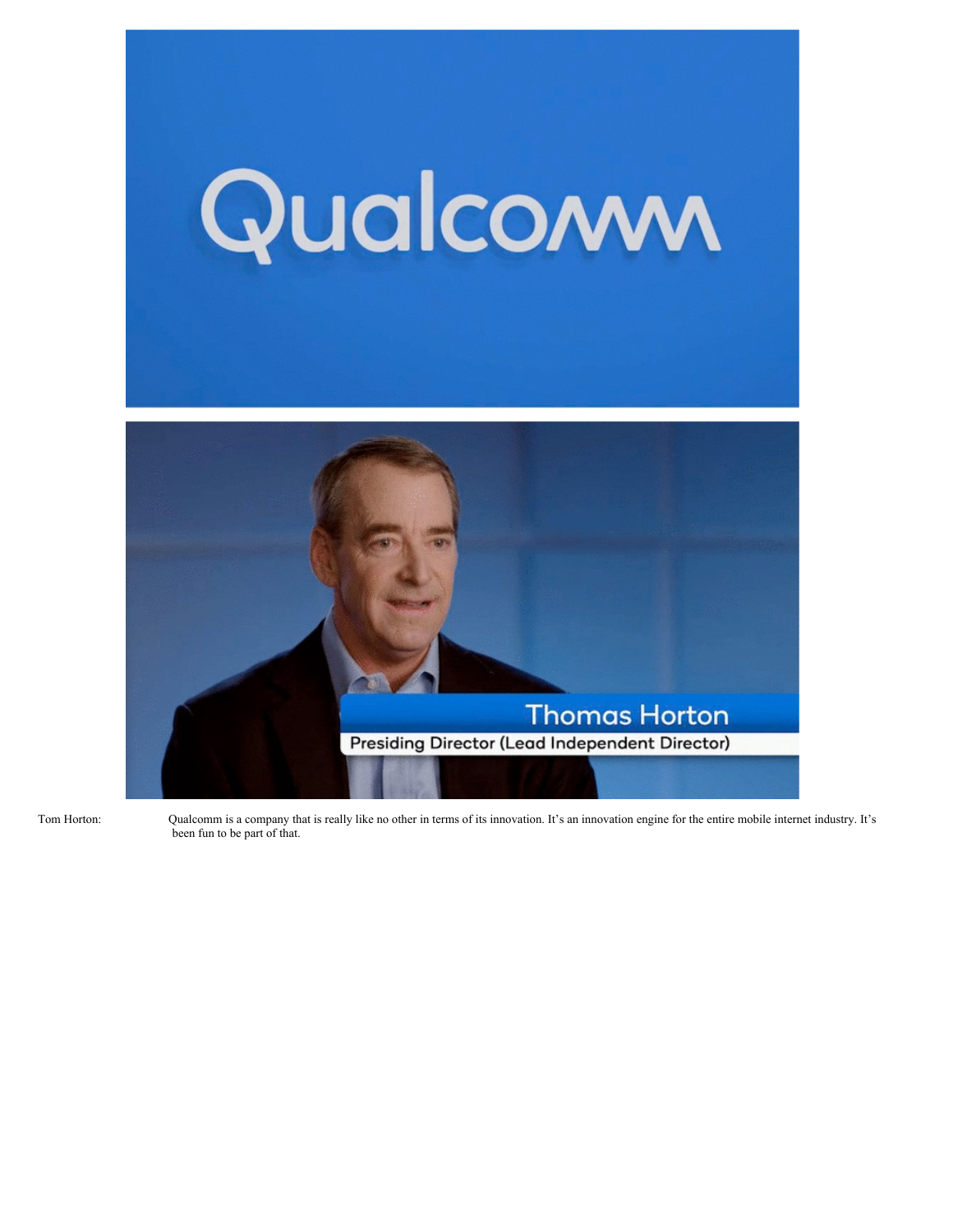

Paul Jacobs: Qualcomm as a company is about innovation and innovation requires diversity. The board reflects that diversity and that sense of innovation as well.

Tom Horton: It's a board that has a great mix of skills and backgrounds, all people who have been leaders at the highest level in their business or government. I think that brings a great level of judgment to these questions around value and strategy and M&A.

> Qualcomm's independent, highly-qualified board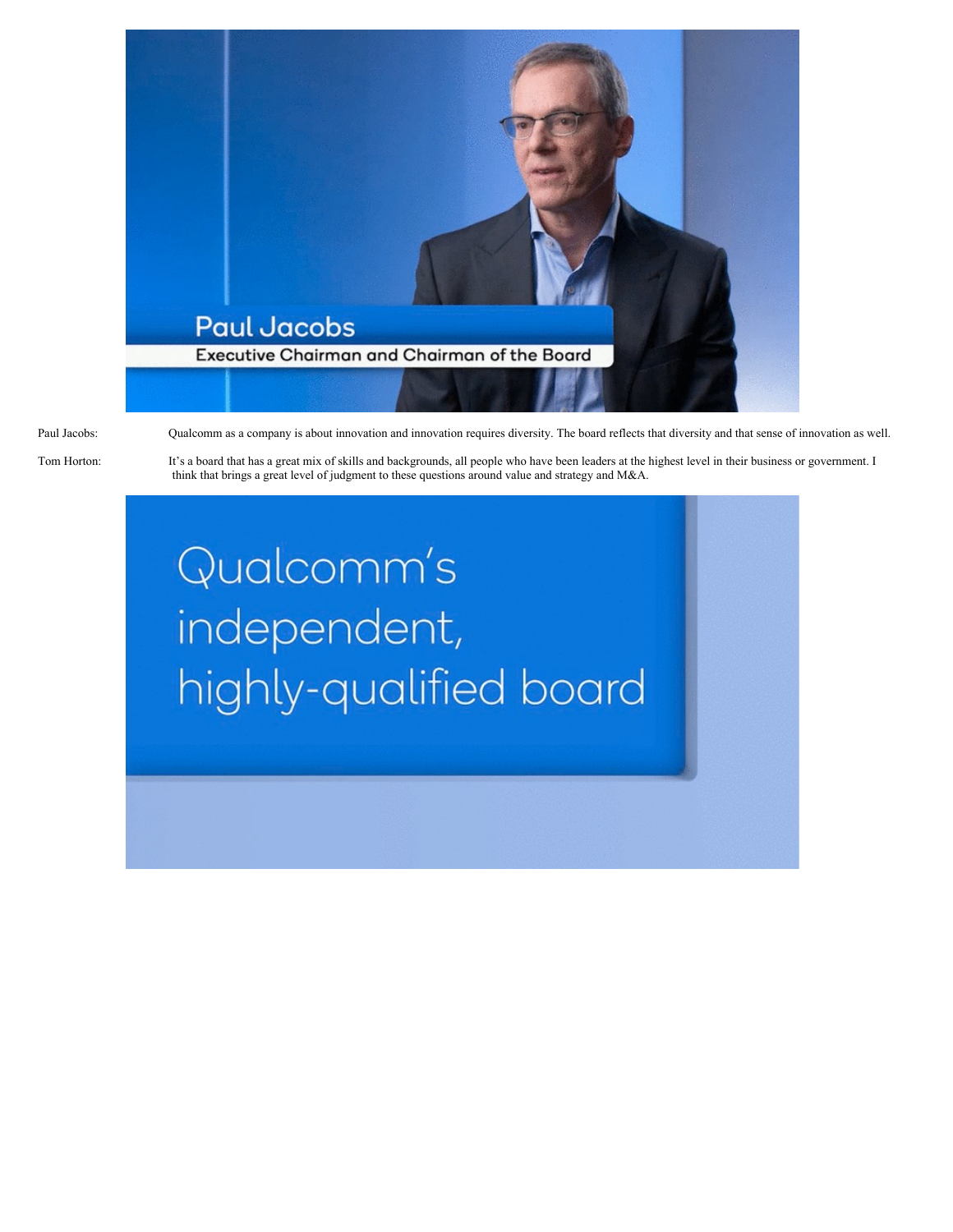



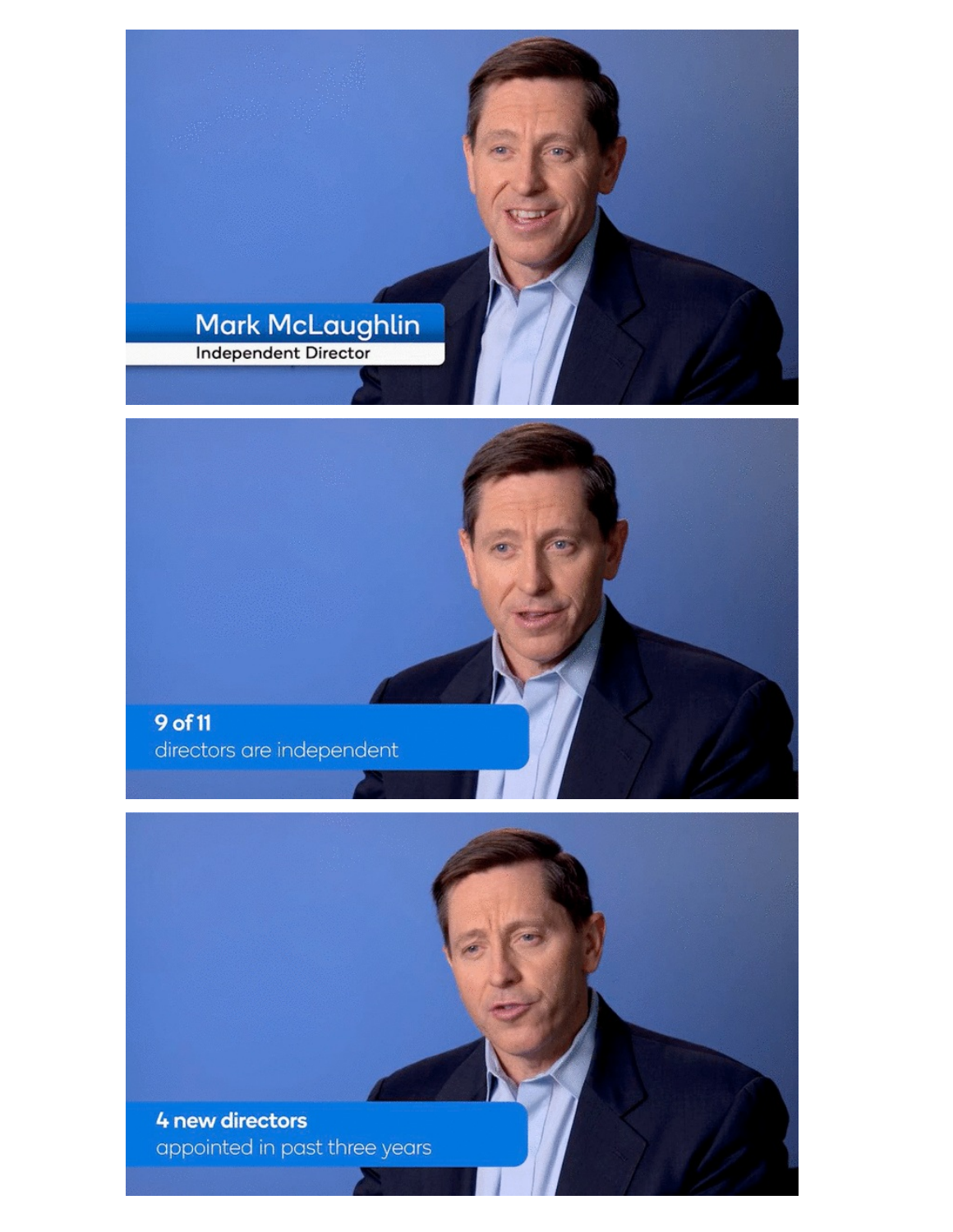Mark McLaughlin: Having independent directors as part of the mix in a board is important for any company. And at Qualcomm, there's 9 out of the 11 directors are independents. It's a very high number of independent directors, four of them have joined in the last three years' time as well. It's a refreshed board, relatively short tenure compared to anything in the industry.





Anthony Vinciquerra: The independent director is there to represent the shareholders, to challenge management, to question management and make sure that management is considering all options as they go forward.



Jeffrey Henderson: At the end of the day, management does work for the board and ultimately, the shareholders. That is very clear in the Qualcomm board setting.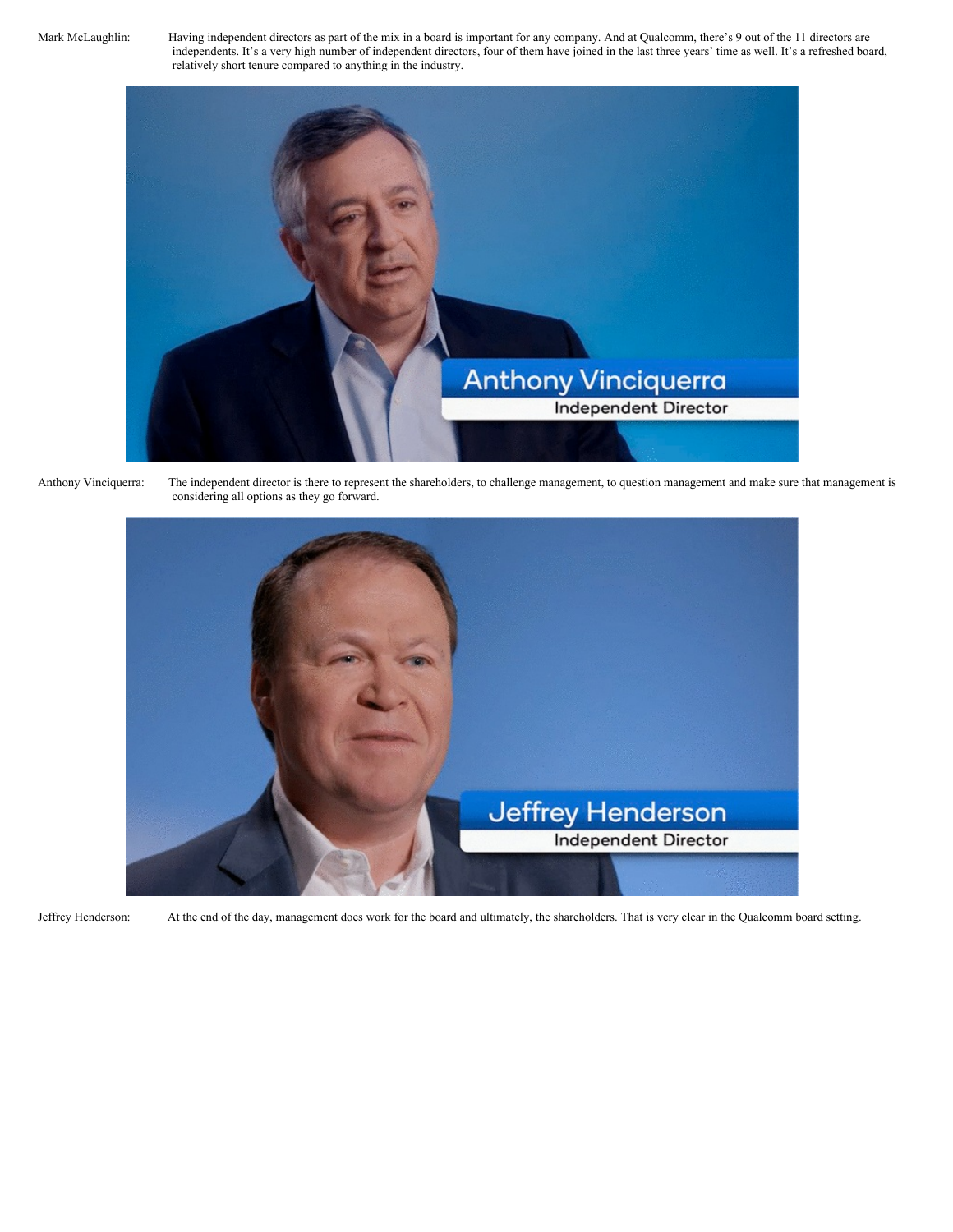

Anthony Vinciquerra: Our goal is to represent the shareholders and get the maximum value for those shareholders over time.

Qualcomm

Jeffrey Henderson: Every major recommendation that's come forward over the past couple of years, whether it be our budget proposals or the potential acquisition of NXP, it's been a very robust dialogue with the management team asking the why's and the what's and the how's.

Paul Jacobs: It's really important to make sure the directors are up to speed so they can give their insights and feedback to the board and use their experience to help guide the management team and the company.

Tom Horton: Qualcomm is one of the great American success stories. I mean, this is a company that's only about 30 years old, and yet it is one of America's greatest engines of innovation. Not only does it innovate for itself, and of course for its shareholders, but it creates a platform that technology companies all around the world use. And that makes it a very unique company.

> Your Vote Matters. **Vote FOR Qualcomm's Highly Qualified Directors** on the WHITE proxy card.

## **Additional Information**

Qualcomm has filed a definitive proxy statement and WHITE proxy card with the U.S. Securities and Exchange Commission (the "SEC") in connection with its solicitation of proxies for its 2018 Annual Meeting of Stockholders (the "2018 Annual Meeting"). QUALCOMM STOCKHOLDERS ARE STRONGLY ENCOURAGED TO READ THE DEFINITIVE PROXY STATEMENT (AND ANY AMENDMENTS AND SUPPLEMENTS THERETO) AND ACCOMPANYING WHITE PROXY CARD AS THEY CONTAIN IMPORTANT INFORMATION. Stockholders may obtain the proxy statement, any amendments or supplements to the proxy statement and other documents as and when filed by Qualcomm with the SEC without charge from the SEC's website at www.sec.gov.

## **Certain Information Regarding Participants**

Qualcomm, its directors and certain of its executive officers may be deemed to be participants in connection with the solicitation of proxies from Qualcomm's stockholders in connection with the matters to be considered at the 2018 Annual Meeting. Information regarding the identity of potential participants, and their direct or indirect interests, by security holdings or otherwise, is set forth in the proxy statement and other materials to be filed with the SEC. These documents can be obtained free of charge from the sources indicated above.